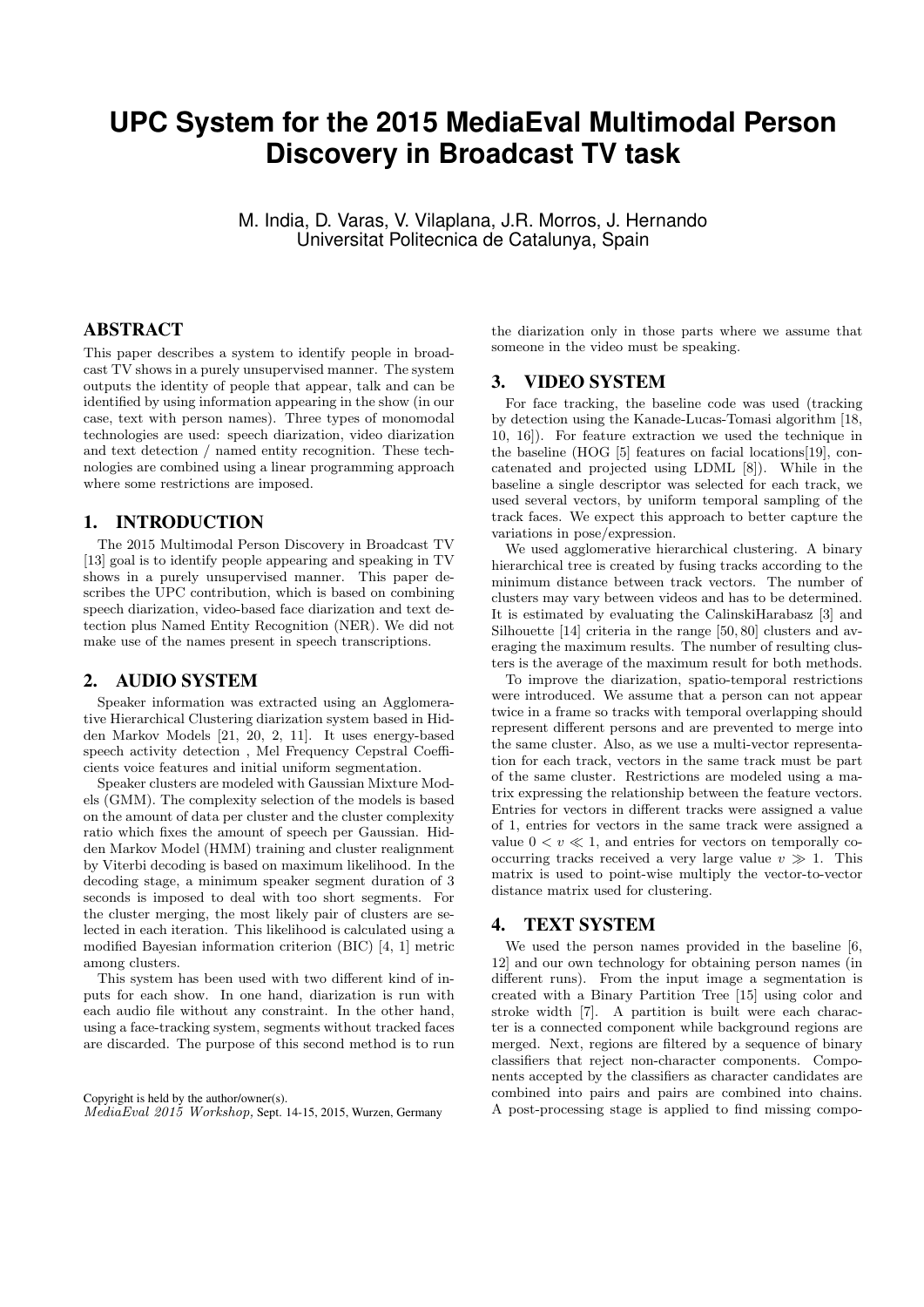

Figure 1: System block diagram

nents wrongly rejected as false positives in the filtering stage. Tesseract OCR Engine [17] provides one transcription for each text chain and Stanford Name Entity Recognizer [9] is used to automatically detect person names in the text.

#### 5. FUSION

Our system combines the previous information sources to obtain the final person recognition labelling. Speaker diarization and video diarization are performed first in an independent manner. In order to fuse this information to create a final labelling, the development database was analyzed. Some assumptions were made:

- Speaker is not always related with who is shown in the screen. So it is important to weigh accurately the temporal overlaps between each speaker with its different possible face identity assignments.
- Some speakers do not come into view any time in the show and there are other people who are shown in the screen but do not speak. Both should be discarded.
- Text identities are more related with who is shown rather than with who is speaking. So text is better combined with video than with speech.

According to these assumptions, an algorithm was designed based in weighting temporal overlaps between tracks (Figure 1). This algorithm considers two different fusion modalities (Video/Text and Video/Audio) and combines both to obtain a final track file. Firstly, text and video are fused. Their overlapped tracks are selected, and the temporary overlaps of their identities are weigthed to set the constraints of an ILP system (IBM CPLEX).

$$
\max_{\alpha_{ij}} \left( \sum_{i} \sum_{j} \alpha_{ij} \beta_{ij} \right) \tag{1}
$$

$$
\sum_{j} \alpha ij \le 1\tag{2}
$$

 $(\alpha_{ij})$ : assignment between *i* text identity with a *j* video identity;  $\beta_{ij}$ : weight of assignment). Equation 2 establishes that each text identity must only have one face identity assigned. The next step is to combine the speech diarization tracks with the face tracks that have a text identity assigned. The same method based on ILP is used. Finally, using the relation between text, face and speaker identities and the overlapped tracks in the second fusion, the final labeling output was obtained. A second algorithm was implemented changing the order of the fusions. In this case, audio were fused with the video and the result was combined with the text identities. Thus, only the face identities with a speaker assigned were considered.

| Exp. | System | Audio Input | <b>NER</b>      | MAP  |
|------|--------|-------------|-----------------|------|
|      |        | facetrack   | <b>Baseline</b> | 22.6 |
|      |        | facetrack   | <b>Baseline</b> | 27.1 |
|      |        |             | <b>Baseline</b> | 33.5 |
|      |        |             | <b>Baseline</b> | 41.6 |
|      |        |             | UPC system      | 32.6 |

Table 1: MAP Evaluation

## 6. RESULTS

Five different experiments were performed, which are shown in Table 1. These experiments were evaluated with the training database and evaluated using the mean average precision metric (MAP). In the experiments we tested several variations: the order of the fusions, the input of the audio diarization and the text system used. In Table 1, System 1 refers to the architecture shown in Figure 1 where the first fusion combines text and video, and System 2 refers to first combining video and audio and later fusing text. *facetrack* indicates that the audio diarization is performed using only audio tracks where there are faces detected. The null case means performing the diarization using the whole audio input. While the first four experiments use the baseline names, in the fifth one the system described in section 4 was used.

The best performance was achieved in experiment 4 by the System 1, without filtering the audio input for the diarization and using the Baseline person names. There is a clear evidence that the system works better when the diarization is run with the whole audio input. Referring to the fusion order in the algorithm, results indicate that mixing video and text tracks first, provides a better performance.

The five experiments were run on the test data. Experiments 1-4 were submitted on July 1st and experiment 5 on July 8th. The best set-up in the training data (Exp.4 in Table 1) was uploaded as our primary submission. After evaluating this primary submission with the final set of annotations, the following results were obtained: EwMAP  $= 54.1\%$ , MAP  $= 54.36\%$  and  $C = 69.71\%$ . Experiment 5 was submitted on July 8th. It is similar to experiment 4 but using our own technology to obtain person names. We had low performance with the OCR and NER and thus the results were worse than expected.

## 7. CONCLUSIONS

Speaker diarization, face recognition, and text detection with named entity recogniton have been combined using the integer linear programming approach. Our idea was to first perform monomodal speech and video diarizations, using as much restrictions as possible to improve the results and then use ILP to combine these diarizations along with the persons name information. Several architectures for this combination and several constrains of the integer linear programming algorithm were considered. The architecture which combines video and audio modalities after the fusion with the text stream has provided the best results.

#### 8. ACKNOWLEDGMENTS

This work has been developed in the framework of the projects TEC2013-43935-R, TEC2012-38939-C03-02 and PCIN-2013-067. It has been financed by the Spanish Ministerio de Economía y Competitividad and the European Regional Development Fund (ERDF).